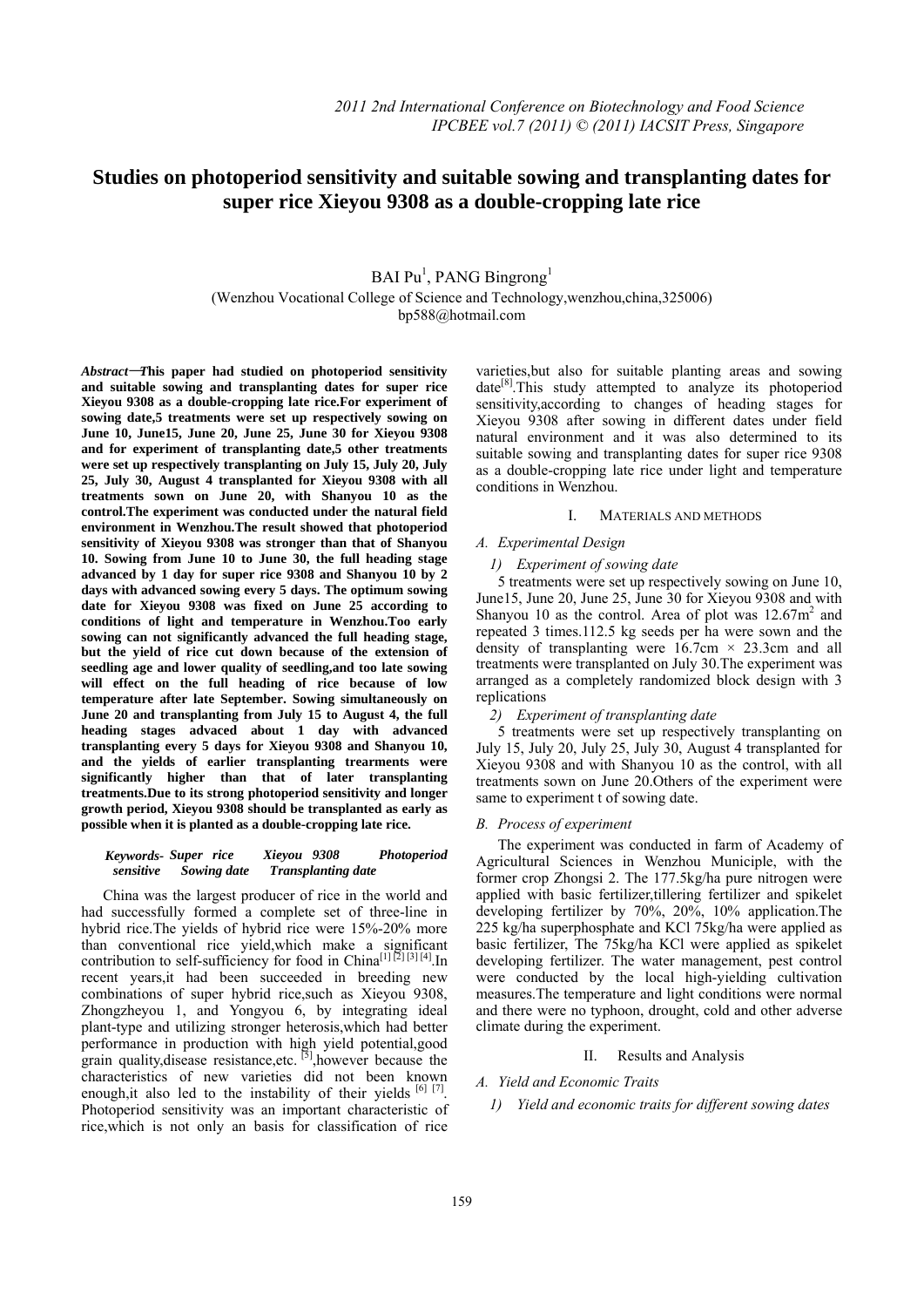Sowing on same date, the yield of Xieyou 9308 was higher than that of Shanyou 10, except that the yields of two varieties were close sowing on June 30. Seed-Setting rate of Xieyou9308 was higher than that of Shanyou 10, but 1000-grain weight was lower than that of Shanyou 10. Sowing date just a little effected on 1000-grain weight, 1000-grain for Xieyou 9308 weight ranging from 26.0-26.4g and Shanyou 10 1000-grain weight ranging from 27.8 to 28.4g,although the 20 day difference in sowing date. The highest seeding of sowing before June 20 was lower, because of its long seedling age with poor seedlings.The effective panicle number was most for Xieyou 9308 sowing on June 25 and the effective panicles was most for Shanyou 10 sowing on June 30.The treatments of sowing on the same day, the highest seedling for Xieyou 9308 and effective panicle number was lower than that for Shanyou 10, but the ear forming rate was higher than that of the latter. The coefficient of variation for each trait of Xieyou 9308 was secondary branch  $(33.8\% \text{ to } 47.1\%)$  total grains  $(23.6\% \text{ to } 47.1\%)$  $35.4\%)$  height  $(9.3\%$  to  $15.0\%)$  the number of primary branches (7.6% to 13.4 %).The coefficient of variation for each trait Shanyou 10 was the number of secondary branches (33.7% to 37.2%) total grains (23.6% to 33.7%) > height  $(9.5\%$  to  $12.4\%)$  the number of primary branches (7.4% to 12.8%)(Table 1).

## *2) The yield and economic traits for different transplanting date*

Transplanting on different date,the yield of Xieyou9308 was significantly higher than that of Shanyou 10. The yields of 3 treatments respectively transplanting on July 15, July 20, July 25 were significantly higher than that of other two treatments for Xieyou 9308, while extremely significantly higher than those of Shanyou 10,however the yield transplanting on August 4 Xieyou9308 was significantly lower than that of the early transplanting treatment. Early transplanting had more highest seedling number and effective panicle number because of long growth stage after transplanting. Since seedling age was too long and growing duration after transplanting shortened, the plant height for two varieties, seed setting rate and grain weight were significantly decline for treatments transplanting on August 4.Becauce Xieyou 9308 had stronger photosensitivity and longer growth period, the earlier transplanting was a key measure for obtaining high yield in double late rice cropping, so for early rice,it was appropriate to planting early or mid-maturing varieties , and it was necessary to practice earlier harvest,earlier ploughing and transplanting Xieyou9308 as early as possible.Coefficient of variation for each trait was similar to experiment of sowing date, which was the number of secondary branches  $(31.8\%$  to  $48.0\%)$ 

total grains (27.8% to 34.0%) height (10.0% to 20.8%) Number of primary branches (8.5% to 10.0%) for Xieyou 9308 and which was the number of secondary branches  $(30.3\% \text{ to } 54.5\%)$  total grains  $(22.8\% \text{ to } 33.6\%)$  height  $(10.1\% \text{ to } 18.0\%)$  > Number of primary branches  $(8.5 \text{ to } 18.0\%)$ 15.4%) for Shanyou 10 (Table 2).

#### *B. Quality of seedlings*

#### *1) Quality of seedlings after sowing on differenct dates*

Quality of seedlings after sowing on differenct dates were measured on July 30,when the seedlings were transplanted. The result showed that the leaf age of Xieyou 9308 changed from 6.9 to 11.1, and that of Shanyou 10 changed from 7.1 to 11.4,the height of Xieyou9308 was from 60.2 to 71.5cm,and that of Shanyou 10 was from 49.1 to 66.5cm, the dry weight per 100-seedling of Xieyou 9308 was from 144.6 to 171.5g,and Shanyou from 10 was 137.5 to 162.8g.So the former had shown the growth advantages in nursery seedling period. Tillers per plant of Xieyou 9308 was form 3.6 to 4.4,and that of shanyou 10 was from 3.9 to 4.2, just a little difference between the two varieties and among different treatment,although the difference 20 day at seedling age, because seedlings shading each other inhibited the further occurrence of the tiller in early sowing treatments(Table 3).

## *2) Quality of seedlings after transplanting on differenct dates*

Sowing at June 20 and transplanting on different dates,the change of seedling quality was consistent with the sowing experiment.The tillers per plant between two varieties was similar, however the other treats of Xieyou9308 were better than that of Shanyou 10(Table 4). The advance of heading stage for Xieyou9308, which was sown too early,was not obvious, but seedling quality was poor because of its extension of seedling age in nursery stage.

#### *C. Photoperiod sensitivity and growth periods*

## *1) Photoperiod sensitivity and growth periods after sowing on different dates*

The growth period for early sowing extended with early sowing every 5 day,full heading stage earlier about 1day for Xieyou 9308; early sowing every 5d, full heading stage earlier about 2d for Shanyou 10(Table 5). Rice was a short-day crop and it was shorten to the duration from sowing to heading under short-days,which was more

apparent for variety of stronger photoperiod sensitive<sup>[9]</sup>

TABLE 1 POPULATION STRUCTURE AND ECONOMIC CHARACTERS OF HYBRID RICE PLANTS AFTER SOWING ON DIFFERENCE DATES

| Transplanting | Hybrid      | Plant  | Effective | Grain   | Filled  | Seeding-setting | $1000$ -grain | Yield   |
|---------------|-------------|--------|-----------|---------|---------|-----------------|---------------|---------|
| date          | combination | height | panicle   | number  | grains  | rate            | weight        | (kg/ha) |
|               |             | (cm)   | number    | per     | per     | $\frac{(0)}{0}$ |               |         |
|               |             |        | $\times$  | panicle | panicle |                 |               |         |
|               |             |        | $10^4/ha$ |         |         |                 |               |         |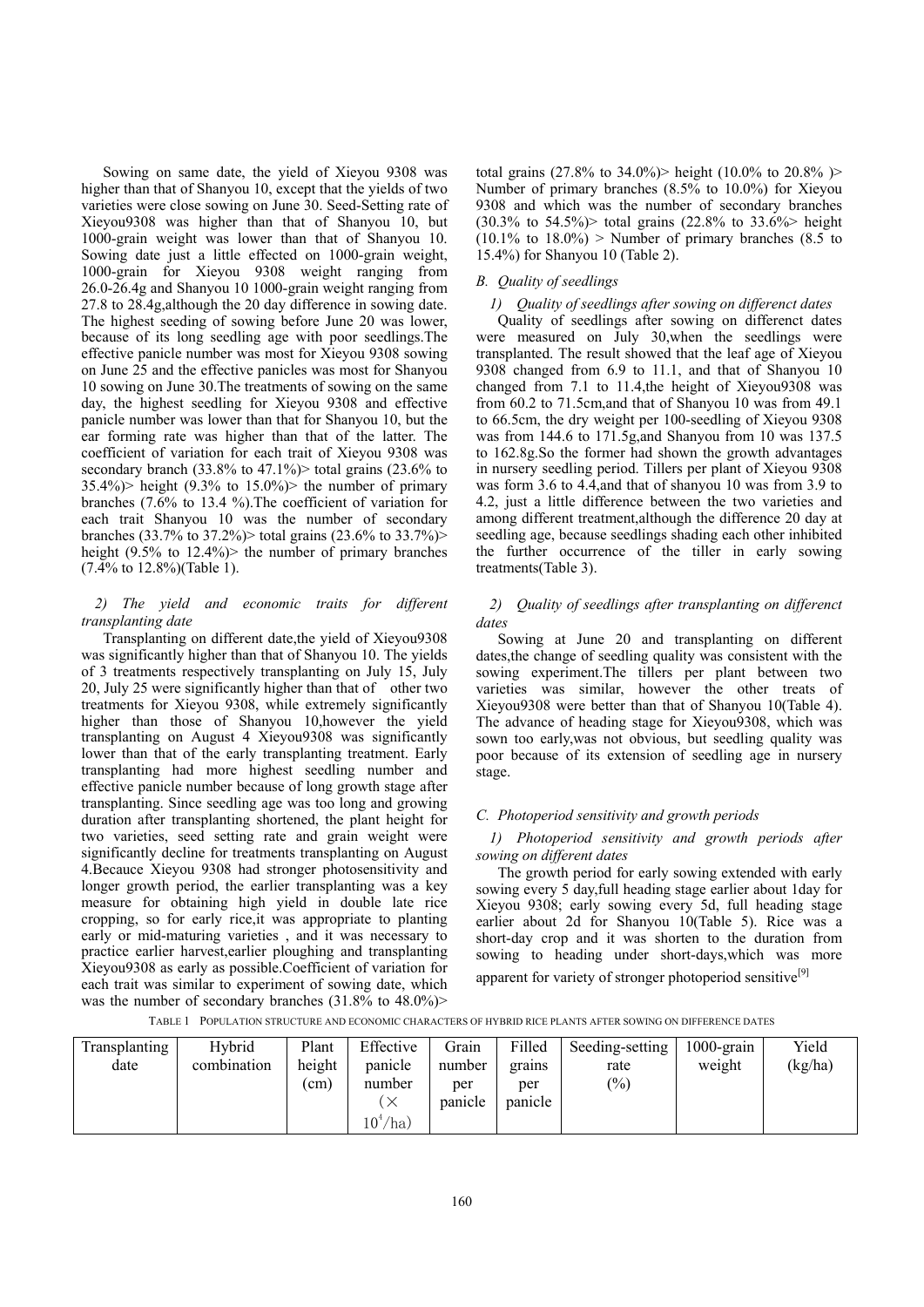| 10 June | Xieyou 9308 | 97.0 | 282.0 | 148.8 | 128.6 | 86.4 | 26.3 | 8500.5Aa  |
|---------|-------------|------|-------|-------|-------|------|------|-----------|
|         | Shanyou 10  | 84.4 | 292.5 | 114.8 | 98.8  | 86.1 | 27.4 | 7473.0Cbc |
|         | Xieyou 9308 | 96.7 | 291.0 | 151.4 | 129.3 | 85.4 | 26.1 | 8473.5ABa |
| 15 June | Shanyou 10  | 87.6 | 310.5 | 119.8 | 104.1 | 86.9 | 28.3 | 7473.0Cbc |
|         | Xieyou 9308 | 97.2 | 279.0 | 161.8 | 138.5 | 85.6 | 26.0 | 8368.5ABa |
| 20 June | Shanyou 10  | 90.1 | 304.5 | 122.5 | 107.1 | 87.4 | 28.1 | 7420.5Cbc |
|         | Xieyou 9308 | 90.9 | 282.0 | 156.0 | 133.2 | 85.4 | 26.1 | 7737.0BCb |
| 25 June | Shanyou 10  | 84.6 | 291.0 | 115.7 | 97.2  | 84.0 | 28.1 | 7237.5Cbc |
|         | Xieyou 9308 | 82.0 | 273.0 | 153.2 | 121.2 | 79.1 | 25.8 | 7131.0CDc |
| 30 June | Shanyou 10  | 76.0 | 283.5 | 117.3 | 95.7  | 81.6 | 27.8 | 6421.5Dd  |

TABLE 2 POPULATION STRUCTURE AND ECONOMIC CHARACTERS OF HYBRID RICE PLANTS AFTER TRANSPLANTING ON DIFFERENCE DATES

| Sowing  | Hybrid      | Plant  | Effective                 | Grain      | Filled     | Seeding-setting | $1000$ -grain | Yield   |
|---------|-------------|--------|---------------------------|------------|------------|-----------------|---------------|---------|
| date    | combination | height | panicle                   | number per | grains per | rate            | weight        | (kg/ha) |
|         |             | (cm)   | number                    | panicle    | panicle    | $(\%)$          |               |         |
|         |             |        | $(\times 10^4/\text{ha})$ |            |            |                 |               |         |
|         | Xieyou 9308 | 89.9   | 270.0                     | 143.4      | 128.0      | 89.3            | 26.1          | 7684.5  |
| 10 June | Shanyou 10  | 87.3   | 306.0                     | 115.3      | 100.0      | 86.7            | 28.3          | 7263.0  |
|         | Xieyou 9308 | 90.9   | 271.5                     | 147.5      | 131.0      | 88.8            | 26.0          | 7552.5  |
| 15 June | Shanyou 10  | 86.9   | 295.5                     | 120.3      | 103.6      | 86.1            | 28.2          | 7263.0  |
| 20 June | Xieyou 9308 | 90.0   | 274.5                     | 152.5      | 135.4      | 88.8            | 26.1          | 7527.0  |
|         | Shanyou 10  | 88.7   | 298.5                     | 117.9      | 98.8       | 83.8            | 28.2          | 7183.5  |
|         | Xieyou 9308 | 91.7   | 283.5                     | 146.0      | 129.4      | 88.6            | 26.4          | 7737.0  |
| 25 June | Shanyou 10  | 90.4   | 316.5                     | 110.7      | 96.4       | 87.1            | 28.4          | 7342.5  |
| 30 June | Xieyou 9308 | 94.4   | 279.0                     | 147.0      | 123.2      | 83.8            | 26.2          | 7527.0  |
|         | Shanyou 10  | 91.8   | 319.5                     | 120.7      | 99.1       | 82.1            | 27.8          | 7395.0  |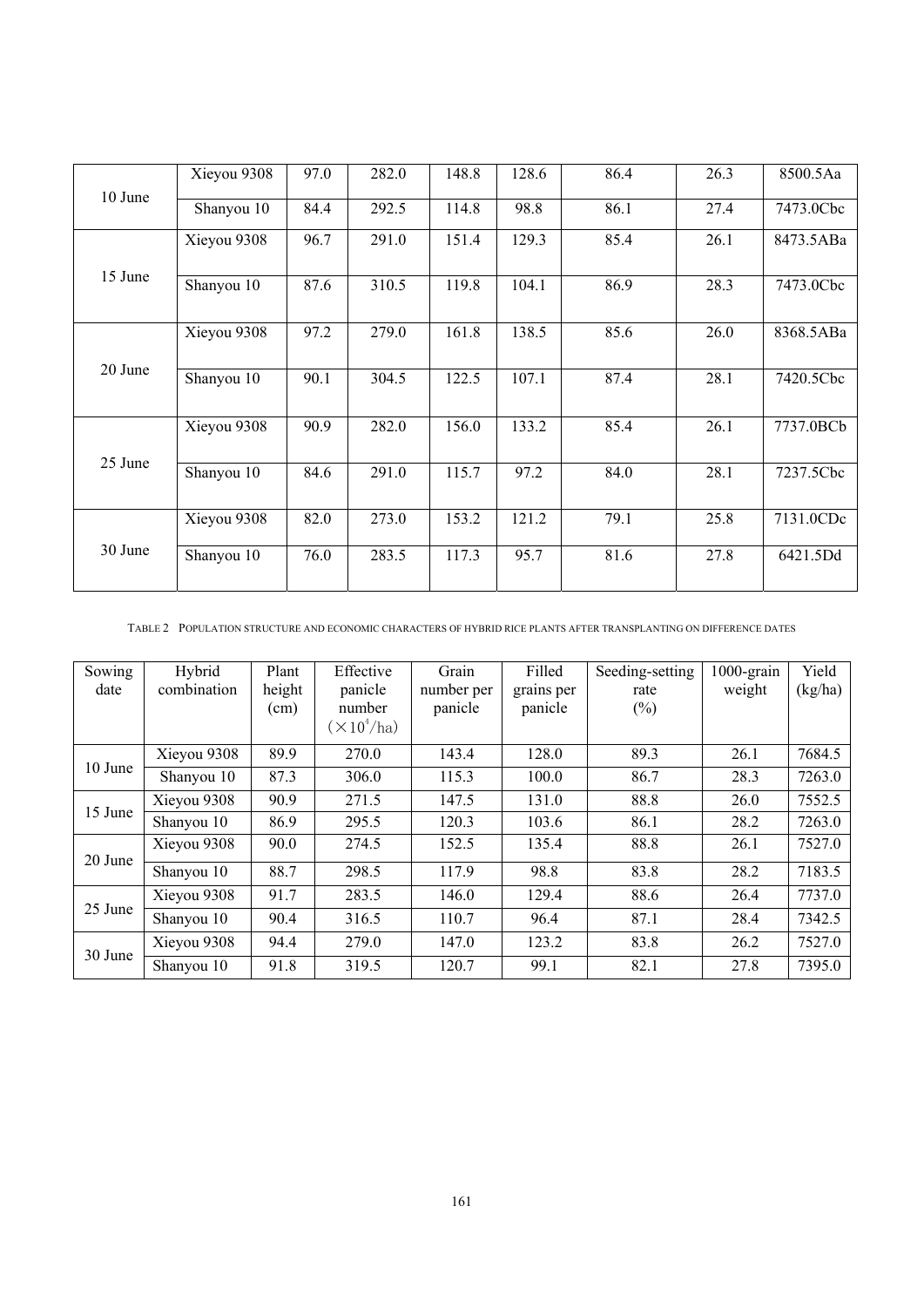| QUANLITY OF HYBRID RICE SEEDLINGS AFTER SOWING ON DIFFERENCE DATES<br>TABLE 3 |                       |          |                     |                            |                      |                               |                                    |  |  |
|-------------------------------------------------------------------------------|-----------------------|----------|---------------------|----------------------------|----------------------|-------------------------------|------------------------------------|--|--|
| Sowing<br>date                                                                | Hybrid<br>combination | Leaf age | Leaves per<br>plant | Seedling<br>height<br>(cm) | Tillers per<br>plant | Width of<br>stem base<br>(mm) | Weight of<br>hundred plants<br>(g) |  |  |
|                                                                               | Xieyou 9308           | 11.1     | 21.9                | 71.5                       | 4.4                  | 9.5                           | 171.5                              |  |  |
| 10 June                                                                       | Shanyou 10            | 11.4     | 20.6                | 66.5                       | 4.2                  | 9.3                           | 162.8                              |  |  |
|                                                                               | Xieyou 9308           | 10.0     | 21.0                | 68.3                       | 4.2                  | 9.4                           | 166.7                              |  |  |
| 15 June                                                                       | Shanyou 10            | 10.3     | 21.8                | 60.8                       | 4.3                  | 9.3                           | 157.5                              |  |  |
| 20 June                                                                       | Xieyou 9308           | 9.1      | 20.1                | 64.2                       | 3.9                  | 9.4                           | 158.6                              |  |  |
|                                                                               | Shanyou 10            | 9.3      | 19.8                | 57.4                       | 4.0                  | 9.1                           | 149.1                              |  |  |
|                                                                               | Xieyou 9308           | 8.0      | 19.9                | 62.9                       | 4.1                  | 9.3                           | 150.0                              |  |  |
| 25 June                                                                       | Shanyou 10            | 8.2      | 18.8                | 56.7                       | 4.0                  | 9.1                           | 132.7                              |  |  |
| 30 June                                                                       | Xieyou 9308           | 6.9      | 13.7                | 60.2                       | 3.6                  | 9.1                           | 144.6                              |  |  |
|                                                                               | Shanyou 10            | 7.1      | 15.3                | 49.1                       | 3.9                  | 8.9                           | 137.5                              |  |  |

| TABLE 4 QUANLITY OF HYBRID RICE SEEDLINGS AFTER TRANSPLANTING ON DIFFERENCE DATES |                       |          |                     |                            |                      |                               |                                       |  |  |
|-----------------------------------------------------------------------------------|-----------------------|----------|---------------------|----------------------------|----------------------|-------------------------------|---------------------------------------|--|--|
| Transplanting<br>date                                                             | Hybrid<br>combination | Leaf age | Leaves<br>per plant | Seedling<br>height<br>(cm) | Tillers<br>per plant | Width of<br>stem base<br>(mm) | Weight of<br>hundred<br>plants<br>(g) |  |  |
| 15 July                                                                           | Xieyou 9308           | 5.6      | 12.8                | 48.8                       | 3.1                  | 8.5                           | 118.3                                 |  |  |
|                                                                                   | Shanyou 10            | 5.8      | 13.0                | 41.1                       | 3.3                  | 8.5                           | 110.1                                 |  |  |
|                                                                                   | Xieyou 9308           | 6.9      | 13.0                | 58.1                       | 3.2                  | 9.0                           | 140.2                                 |  |  |
| 20 July                                                                           | Shanyou 10            | 7.0      | 14.8                | 51.1                       | 3.3                  | 8.8                           | 135.2                                 |  |  |
| 25 July                                                                           | Xieyou 9308           | 8.0      | 19.0                | 60.1                       | 3.7                  | 9.1                           | 150.2                                 |  |  |
|                                                                                   | Shanyou 10            | 8.1      | 18.1                | 55.3                       | 3.8                  | 8.9                           | 140.1                                 |  |  |
| 30 July                                                                           | Xieyou 9308           | 9.1      | 20.1                | 64.2                       | 3.9                  | 9.4                           | 158.6                                 |  |  |
|                                                                                   | Shanyou 10            | 9.2      | 19.8                | 57.4                       | 4.0                  | 9.1                           | 149.1                                 |  |  |
|                                                                                   | Xieyou 9308           | 10.0     | 20.2                | 68.5                       | 4.0                  | 9.5                           | 162.5                                 |  |  |
| 4 August                                                                          | Shanyou 10            | 10.2     | 19.9                | 62.1                       | 4.2                  | 9.2                           | 154.3                                 |  |  |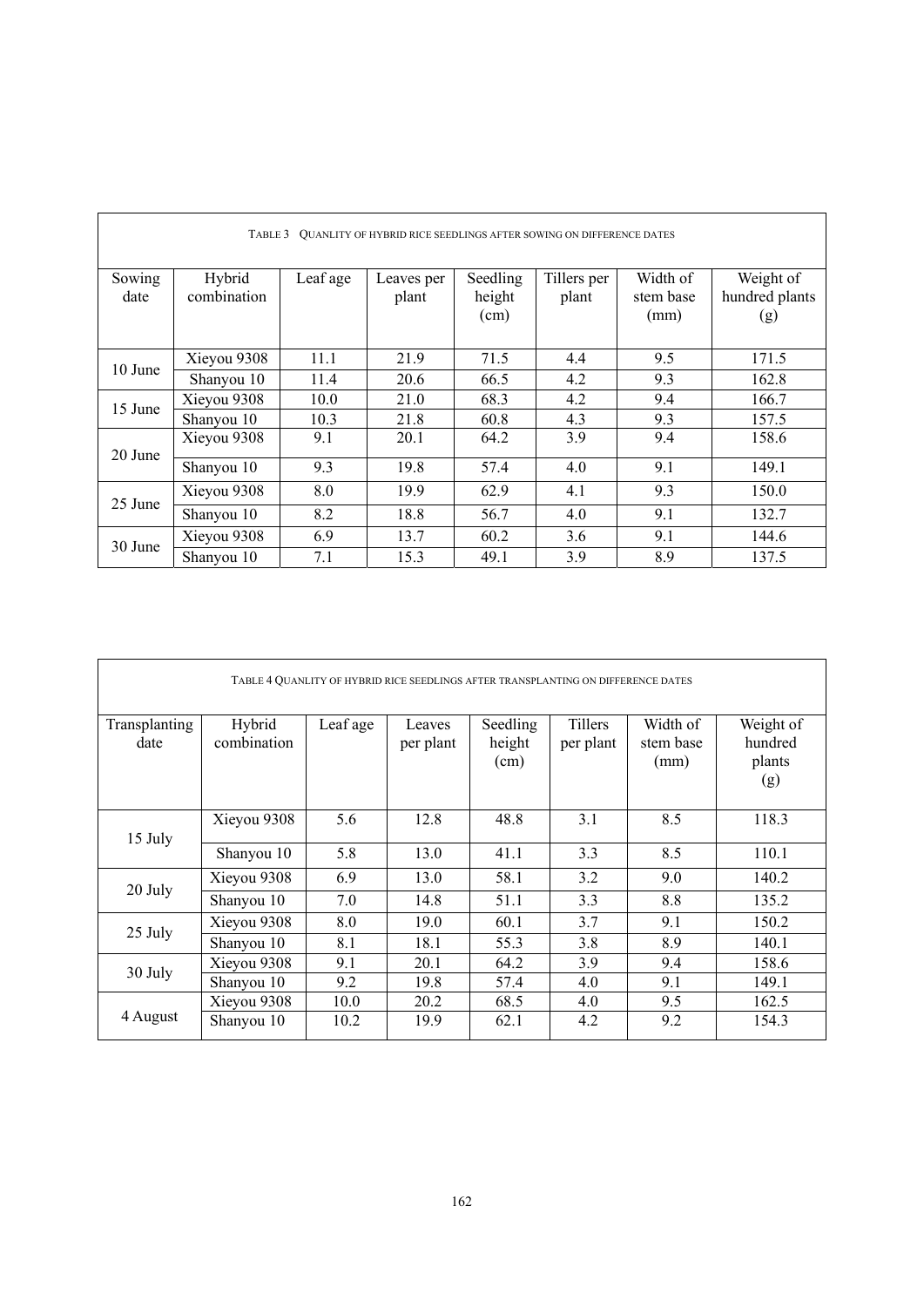| GROWTH STAGES OF HYBRID RICE PLANTS AFTER SOWING ON DIFFERENCE DATES<br>TABLE 5 |                               |                              |                                     |                                         |                                      |                                  |                                                        |  |  |
|---------------------------------------------------------------------------------|-------------------------------|------------------------------|-------------------------------------|-----------------------------------------|--------------------------------------|----------------------------------|--------------------------------------------------------|--|--|
| Hybrid<br>combination                                                           | Sowing<br>date<br>(day/month) | Leaf age at<br>transplanting | <b>Total Leaves</b><br>of main stem | Initial heading<br>stage<br>(day/month) | Full heading<br>stage<br>(dav/month) | Maturing<br>stage<br>(day/month) | Growth duration<br>from sowing to<br>harvest<br>(days) |  |  |
|                                                                                 | 10/6                          | 11.1                         | 17.3                                | 9/9                                     | 15/9                                 | 1/11                             | 144                                                    |  |  |
|                                                                                 | 15/6                          | 10.0                         | 16.5                                | 10/9                                    | 16/9                                 | 2/11                             | 140                                                    |  |  |
| Xieyou<br>9308                                                                  | 20/6                          | 9.1                          | 15.7                                | 12/9                                    | 18/9                                 | 3/11                             | 136                                                    |  |  |
|                                                                                 | 25/6                          | 8.0                          | 15.2                                | 13/9                                    | 19/9                                 | 5/11                             | 133                                                    |  |  |
|                                                                                 | 30/6                          | 6.9                          | 14.5                                | 14/9                                    | 21/9                                 | 8/11                             | 132                                                    |  |  |
|                                                                                 | 10/6                          | 11.4                         | 16.6                                | 2/9                                     | 8/9                                  | 25/10                            | 137                                                    |  |  |
|                                                                                 | 15/6                          | 10.3                         | 15.7                                | 4/9                                     | 11/9                                 | 27/10                            | 134                                                    |  |  |
| Shanyou 10                                                                      | 20/6                          | 9.3                          | 15.3                                | 7/9                                     | 13/9                                 | 28/10                            | 130                                                    |  |  |
|                                                                                 | 25/6                          | 8.2                          | 14.7                                | 9/9                                     | 15/9                                 | 30/10                            | 127                                                    |  |  |
|                                                                                 | 30/6                          | 7.1                          | 14.3                                | 11/9                                    | 17/9                                 | 1/11                             | 125                                                    |  |  |

The experiment was conducted in Wenzhou,located in subtropical region of the northern hemisphere,where Summer solstice in lunar calend(about on June 23) was the day with the longest sunshine duration, then sunshine duration of every day was gradually shorten<sup>[10][11]</sup>. According to this experiment, effect of shorten the duration from sowing to heading for Xieyou 9308 under short-day was more obvious than that of Shanyou 10, so photoperiod sensitivity of Xieyou 9308 was stronger than that of Shanyou 10. It had reported that Shanyou 10 was a variety of strong photoperiod sensitivity, so the photoperiod sensitivity for Xieyou 9308 is very strong.

Though all treatments in the experiment could be safely heading,but treetment sown on June 30 for Xieyou 9308 was full heading on september 21,which did not benefit for its flower and pollination because of low temperature after late September.Therefore,it was decided that the suitable sowing date for Xieyou 9308 in Wenzhou was on June 25 or so.

*2) growth periods after transplanting on different dates* 

The result of transplanting expirement showed that growth periods for both Xieyou 9308 and Shanyou 10 were advanced when they was early transplanted, with growth period advancing about 1d while early transplanting 5d. But growth period for treatment on August 4 transplanting was significantly delayed, with longer 3d for Xieyou 9308 and 2d for Shaoyou10 (Table 6).

## III. Discussion

According to this experiment,the photoperiod sensitive of Xieyou 9308 was stronger than that Shanyou 10,therefore

early sowing did evidently not advance full heading stage.Too early sowing also resulted in prolonged nursery stages, seedling quality worse, which cumbered tillering and reduced yield,too late sowing delayed full heading stage so that flowering, pollination was influenced by low temperature after late September.So reasonable sowing date in Wenzhou can be fixed on June 25, with a difference of 1 to 2d.

while it was sown at same time,early transplanting advanced growth period of rice, furthermore duration in seedling field was shortened evidently and the vegetative period was extended after vegetative period was extended after transplanting,which was benefit for the early development,nurturing big spike and obtaining high yield. So it shoud be a reasonable match with variety of the early rice with shorter growth duration from sowing to harvest,rushing in the harvest rotation,transplaning as early as possible.Because of its longer growth period and longer nursery stage, Xieyou9308 should be thinly sown and soaking seed with uniconazole to inhibite height of seedling to promote tillering and nurture strong seedling for high yield production.

## **ACKNOWLEDGMENTS**

The authors are deeply grateful to Bureau of Science and Technology in Zhejiang for its financial support(Plan 8812 in Bureau of Science and Technology).

TABLE 6 GROWTH STAGES OF HYBRID RICE PLANTS AFTER TRANSPLANTING ON DIFFERENCE DATES